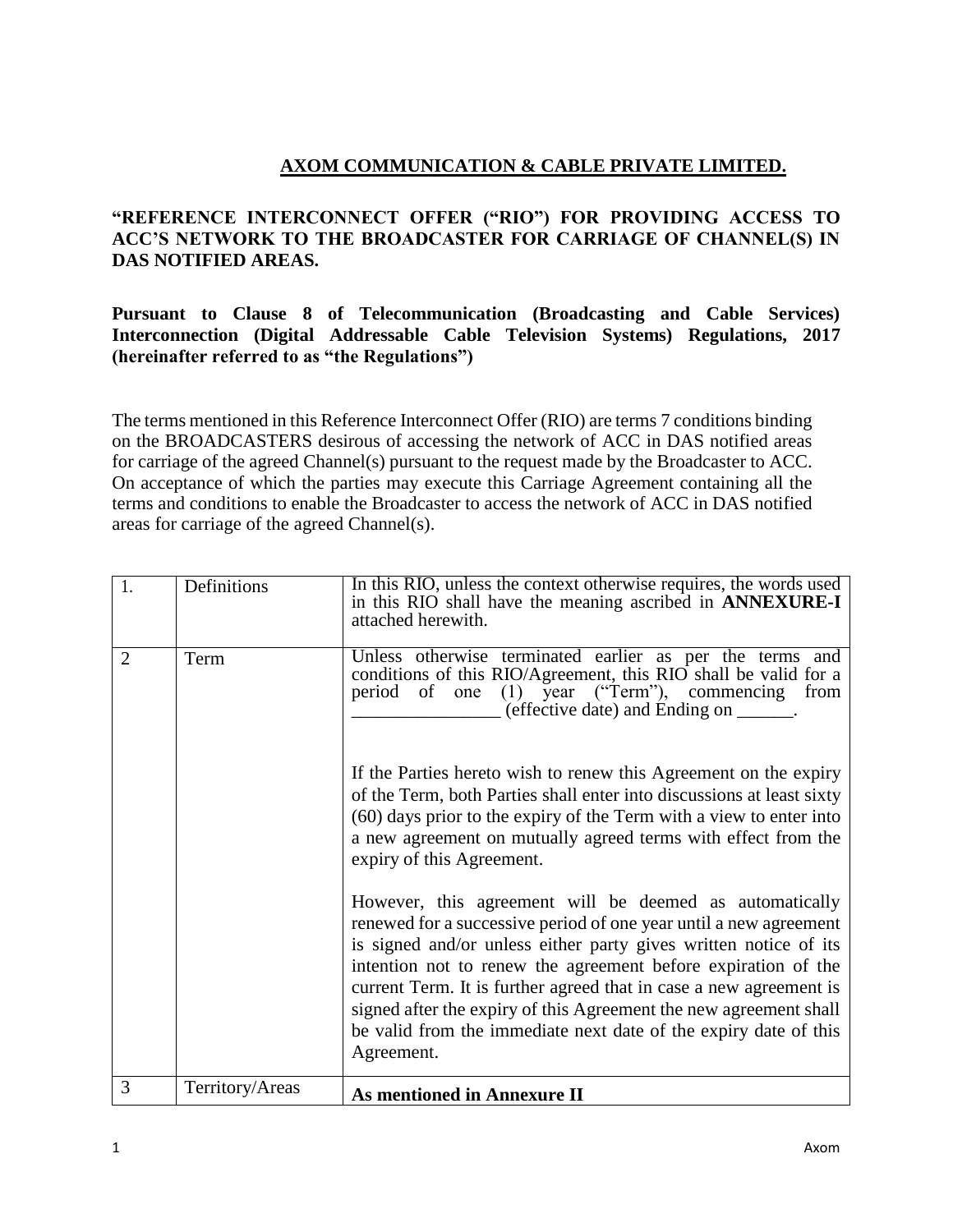| $\overline{4}$ | Channel(s)                  | <b>As mentioned in Annexure III</b>                                                                                                                                                                                                                                                                                                                                                                                                                                                                                                                                                                                                                                                                                                                                                                                                                                                                                                                                     |
|----------------|-----------------------------|-------------------------------------------------------------------------------------------------------------------------------------------------------------------------------------------------------------------------------------------------------------------------------------------------------------------------------------------------------------------------------------------------------------------------------------------------------------------------------------------------------------------------------------------------------------------------------------------------------------------------------------------------------------------------------------------------------------------------------------------------------------------------------------------------------------------------------------------------------------------------------------------------------------------------------------------------------------------------|
| 5              | Access to<br>Network of ACC | In order to enhance/maximize the reach and viewership of its<br>its Channel(s), the Broadcaster approached ACC $\&$ requested for<br>accessing network of ACC within the Territory for carriage of<br>Channel $(s)$ of the Broadcaster during the Term. Pursuant to the<br>said request, ACC hereby agrees to provide access to its<br>network and carry the Channels(s) within the Territory from<br>Effective Date during the Term for a consideration specified in<br>Clause ______ herein below.                                                                                                                                                                                                                                                                                                                                                                                                                                                                    |
| 6              | <b>Rights of ACC</b>        | The Broadcaster hereby grants to ACC, the non-exclusive<br>rights during the Term of this Agreement:                                                                                                                                                                                                                                                                                                                                                                                                                                                                                                                                                                                                                                                                                                                                                                                                                                                                    |
|                |                             | (a) To receive signals of its Channel(s)                                                                                                                                                                                                                                                                                                                                                                                                                                                                                                                                                                                                                                                                                                                                                                                                                                                                                                                                |
|                |                             | (b) To decrypt (if the same is in encrypted form), encrypt<br>(without interfering in its content)                                                                                                                                                                                                                                                                                                                                                                                                                                                                                                                                                                                                                                                                                                                                                                                                                                                                      |
|                |                             | (c) To carry the Channel(s) either directly and/or through its<br>authorized cable operators on its Cable TV network within<br>the Territory for reception by the Subscribers through SPE,<br>which may or may not have storage capacity.                                                                                                                                                                                                                                                                                                                                                                                                                                                                                                                                                                                                                                                                                                                               |
|                |                             | (d) To sell/market the channel(s) on <i>ala-carte</i> basis and/or as<br>part of any one or more of the packages of channels as per<br>the terms of the Regulations.                                                                                                                                                                                                                                                                                                                                                                                                                                                                                                                                                                                                                                                                                                                                                                                                    |
|                |                             | (e) Subject to Regulation and MRP as declared by the<br>Broadcaster, to charge such price from the Subscribers [for<br>subscribing the channels/package], as may be decided by<br>ACC and offer discount on MRP at is sole discretion from<br>time to time. It is explicitly made clear and understood by<br>the Broadcaster that Broadcaster does not have any right to<br>receive any share of subscription charges received by ACC<br>from the Subscribers subscribing the Channel(s) or package<br>comprised of Channel(s), unless otherwise stated in the<br>Regulation. It is also made explicitly clear and<br>acknowledged by the Broadcaster that ACC has no<br>obligation or liability to pay any subscription charges to the<br>Broadcaster under this agreement/RIO, whether such<br>Channel(s) is a free to air channels or a Pay channel and/or<br>a bouquet thereof, unless a separate subscription agreement<br>is signed for subscribing the channels. |
|                |                             | To carry the Channel(s) as per the genre of the channel(s)<br>(f)<br>as specified by the Broadcaster in accordance with extant<br>regulation. ACC shall have the sole right to assign the                                                                                                                                                                                                                                                                                                                                                                                                                                                                                                                                                                                                                                                                                                                                                                               |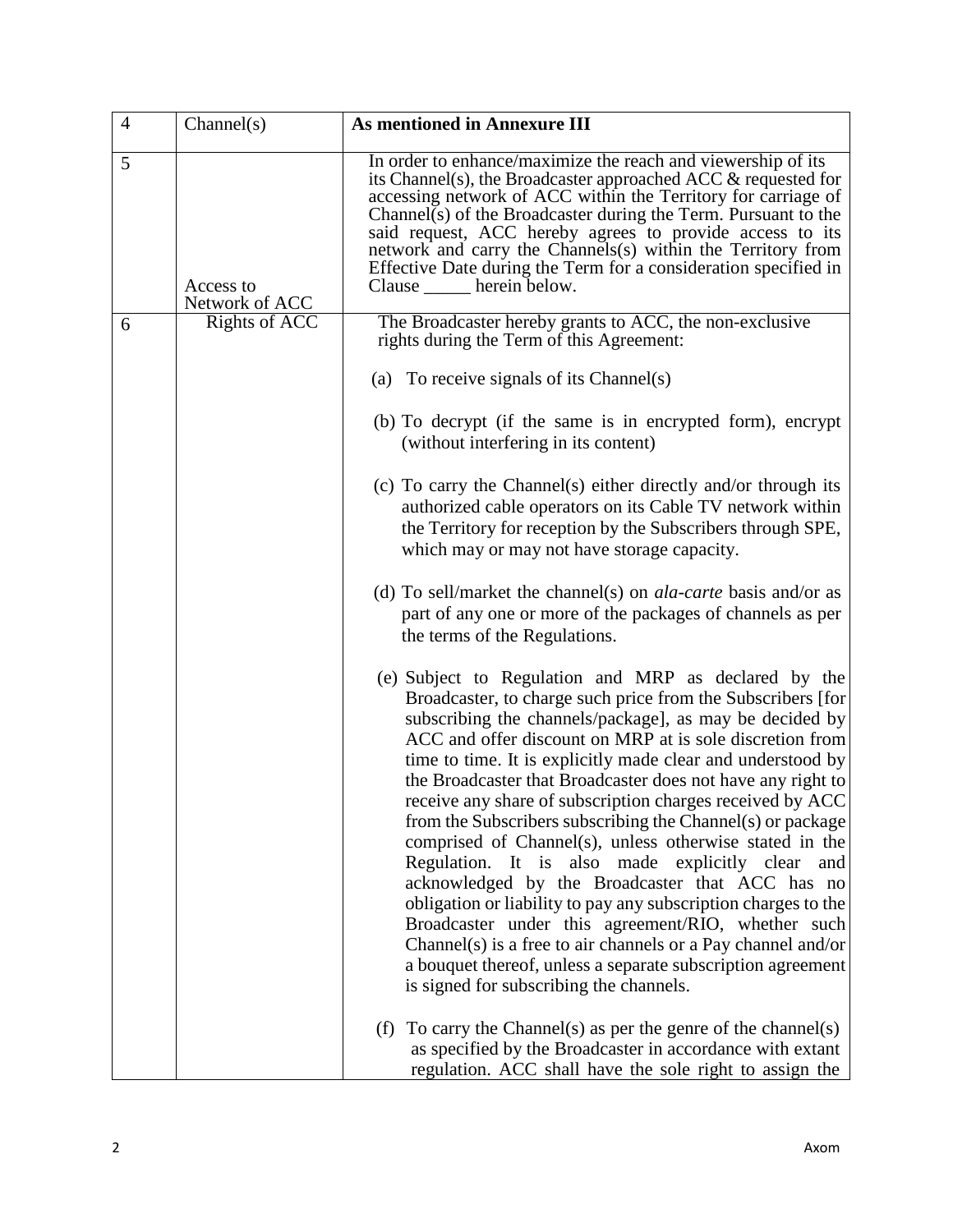|                |                                         | LCN and also change the same as per the terms of this<br>Agreement/RIO and in compliance of the Regulation.<br>(g) ACC shall always have full flexibility in terms of<br>packaging the Channels in any of its consumer<br>offerings/packages/tiers/a-la carte including putting the<br>Channels in one or more tiers / packages / consumer<br>offerings.                                                                                                                                                                                                                                                                                                                                                                 |
|----------------|-----------------------------------------|--------------------------------------------------------------------------------------------------------------------------------------------------------------------------------------------------------------------------------------------------------------------------------------------------------------------------------------------------------------------------------------------------------------------------------------------------------------------------------------------------------------------------------------------------------------------------------------------------------------------------------------------------------------------------------------------------------------------------|
|                |                                         | (h) ACC shall have the right to suspend the services pertaining<br>to carriage of the Channel(s) on its network immediately,<br>if the BROADCASTER is in breach of the provisions of<br>the applicable laws, rules and regulations and/or the terms<br>and conditions of this Agreement/RIO till such time the<br>breach is cured.                                                                                                                                                                                                                                                                                                                                                                                       |
| $\overline{7}$ | Obligation of the<br><b>Broadcaster</b> | (a) The Broadcaster is responsible for the content and all the<br>obligations, fee and payment for the content of the<br>Channel(s), even if the Broadcaster is not the creator of the<br>material comprised in such content.                                                                                                                                                                                                                                                                                                                                                                                                                                                                                            |
|                |                                         | (b) The Broadcaster is responsible for all necessary consents,<br>approval, permission, registration, authorisation from the<br>relevant authorities, persons, entities, etc. and must<br>observe $&$ comply with all the applicable laws for the time<br>being in force in India as may be applicable for the<br>activities being carried on by the Broadcaster.                                                                                                                                                                                                                                                                                                                                                        |
|                |                                         | (c) The Broadcaster shall ensure that the service signals<br>delivered are of quality as stipulated in relevant TRAI<br>regulations/applicable standard and are comparable to<br>other television signals being received and retransmitted<br>by ACC. In event of Broadcaster failing to arrange for<br>signals of the stipulated quality/standard, ACC shall be<br>absolved of its obligation to retransmit Broadcaster<br>signals. Broadcaster shall not have any right of messaging<br>through their IRD/Decoders or any other system which<br>blocks the view of the Channel(s) programme to the<br>subscribers. This will be governed by the Quality of the<br>Service Regulation issued by TRAI from time to time. |
|                |                                         | (d) It shall be incumbent upon the Broadcaster to specify the<br>'genre' of the respective Channel(s). In case of any change<br>in the genre of the Channel(s) or in the market positioning<br>of the Channel(s), the Broadcaster shall provide 90 days<br>prior notice to ACC.                                                                                                                                                                                                                                                                                                                                                                                                                                          |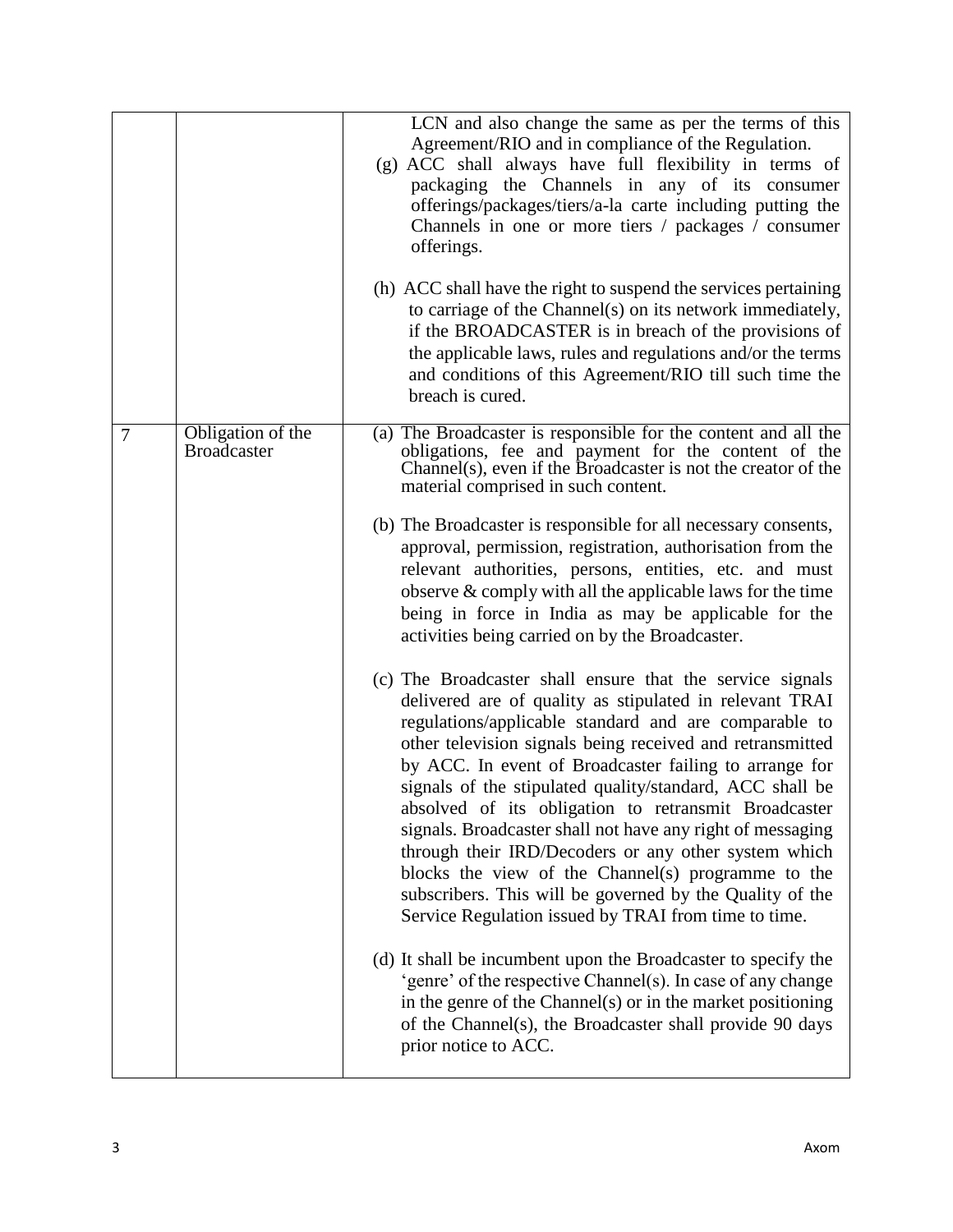| (e) In case the Broadcaster decides to discontinue the<br>Channel(s) from the Territory, it shall give at least two<br>months prior notice of the same to ACC or two months<br>carriage fee as lastly paid by the Broadcaster to ACC.                                                                                                                                                                                                                                                                                                                                                                                                                                                                                                |
|--------------------------------------------------------------------------------------------------------------------------------------------------------------------------------------------------------------------------------------------------------------------------------------------------------------------------------------------------------------------------------------------------------------------------------------------------------------------------------------------------------------------------------------------------------------------------------------------------------------------------------------------------------------------------------------------------------------------------------------|
| (f) BROADCASTER would provide IRD/professional IRDs<br>requisite<br>equipment's<br>other<br>to<br><b>AXOM</b><br>and<br>COMMUNICATION & CABLE PVT. LTD for receiving<br>and decrypting the Channel(s).                                                                                                                                                                                                                                                                                                                                                                                                                                                                                                                               |
| (g) BROADCASTER shall provide its programming schedule<br>at least 15 days in advance for the purpose of inserting the<br>same in Electronic Programming Guide.                                                                                                                                                                                                                                                                                                                                                                                                                                                                                                                                                                      |
| (h) BROADCASTER shall ensure compliance with all the laws<br>which are applicable for content in television channels<br>including but not limited to Advertisement Code,<br>Programme Code as prescribed in the Cable Television<br>Networks Act 1995, the Cinematograph Act, 1957, the<br>Indecent Representation of Women (Prohibition) Act, 1986,<br>The Copyright Act, 1957 and rules framed there under, all<br>Regulations made applicable to BROADCASTERs by any<br>the Governmental/Regulatory Authority.                                                                                                                                                                                                                    |
| (i) The Broadcaster would independently make its best effort to<br>promote and market its Channel(s) in the territory through<br>various means including via public relations, trade related<br>activities or otherwise.                                                                                                                                                                                                                                                                                                                                                                                                                                                                                                             |
| (j) The Broadcaster hereby undertakes to indemnify ACC<br>against any loss, damages, costs and expenses (including<br>legal expenses) or otherwise, in case any action is brought<br>by any party against ACC concerning any programme,<br>advertisement or any other material broadcast through the<br>said Channel(s) or any breach of the obligation of the<br>Broadcaster, terms and conditions, representation &<br>warranties of the Broadcaster . If for any reason the<br>Broadcaster does not comply with applicable laws/code s/<br>regulations, ACC shall be at liberty to immediately<br>deactivate the said channel from its network and the<br>Broadcaster shall be fully liable for such defaults/non-<br>compliance. |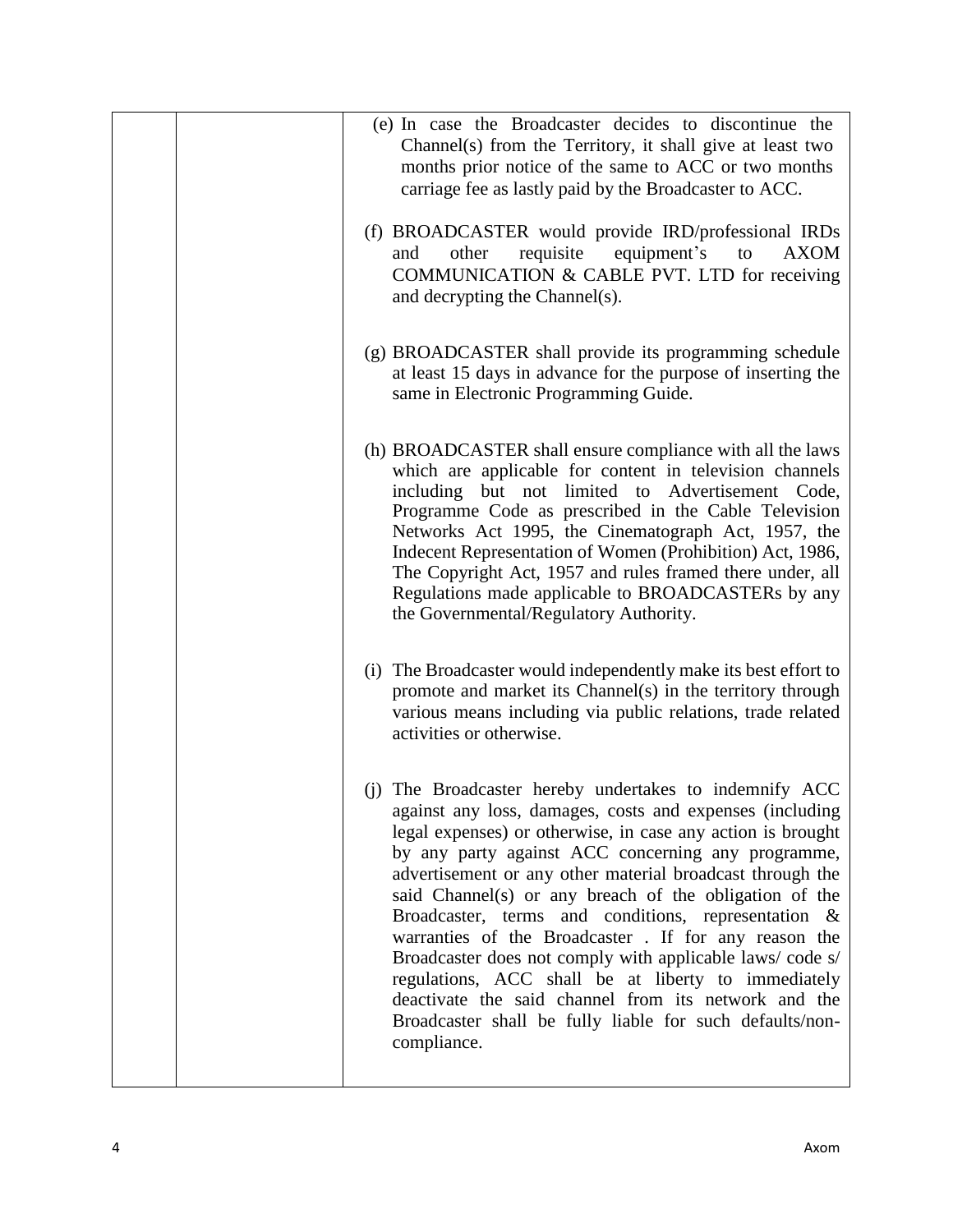| 8 | Carriage Fee |     | (a) In consideration of providing access of its network by ACC<br>within the Territory for carriage of Channel(s) of the<br>Broadcaster during the Term, the Broadcaster shall pay<br>Carriage Fee for each channel the price per subscriber (per<br>STB) per month as per the computation made in accordance<br>with Annexure V of this Agreement/RIO, which shall be<br>payable within fifteen days of receipt of the invoices for the<br>respective quarter (Due Date). |
|---|--------------|-----|----------------------------------------------------------------------------------------------------------------------------------------------------------------------------------------------------------------------------------------------------------------------------------------------------------------------------------------------------------------------------------------------------------------------------------------------------------------------------|
|   |              | (b) | In addition, the Broadcaster shall be liable for the payment of<br>all applicable taxes, cesses, etc. including service tax, as may<br>be applicable on the Carriage Fee payable by the Broadcaster<br>to ACC.                                                                                                                                                                                                                                                             |
|   |              | (c) | The payment of Carriage Fee shall be subject to deduction of<br>Income Tax at source (TDS) at applicable rates, for which<br>necessary TDS Certificates shall be issued by the<br>Broadcasters within thirty (30) days from the date of<br>deduction of the same by the Broadcaster from the Carriage<br>Fee.                                                                                                                                                              |
|   |              | (d) | The payment of Carriage Fee shall be made by the<br>Broadcaster either by (i) Demand Draft in favour of "AXOM<br>COMMUNICATION & CABLE PVT. LTD" payable at par<br>or (ii) by electronic wire transfer into ACC's designated<br>Bank Account accompanied by documentary evidence<br>certified by the Broadcaster's bank that the payment has<br>been transferred to ACC's account post TDS.                                                                                |
|   |              | (e) | If the Broadcaster fails to pay the Carriage Fee to ACC on<br>or before the due date(s), then without prejudice to any<br>action which may be taken by ACC under the applicable<br>Statute/Regulations etc. for the time being in force, the<br>Broadcaster shall be liable for the payment of interest $@18\%$<br>per annum during the period of such delay beyond the due<br>date(s).                                                                                    |
|   |              | (f) | The Carriage fee shall be calculated as per the sub-regulation<br>of $(1)$ of regulation 8 of the Regulation in accordance with<br>Schedule I read with Schedule VII set out therein and<br>provided in Annexure V of this RIO/Agreement.                                                                                                                                                                                                                                  |
|   |              | (g) | As required under the Regulations, the conditions relating<br>to, including but not limited to Target Market, rate of<br>carriage fee per month, average active subscriber base of SD                                                                                                                                                                                                                                                                                      |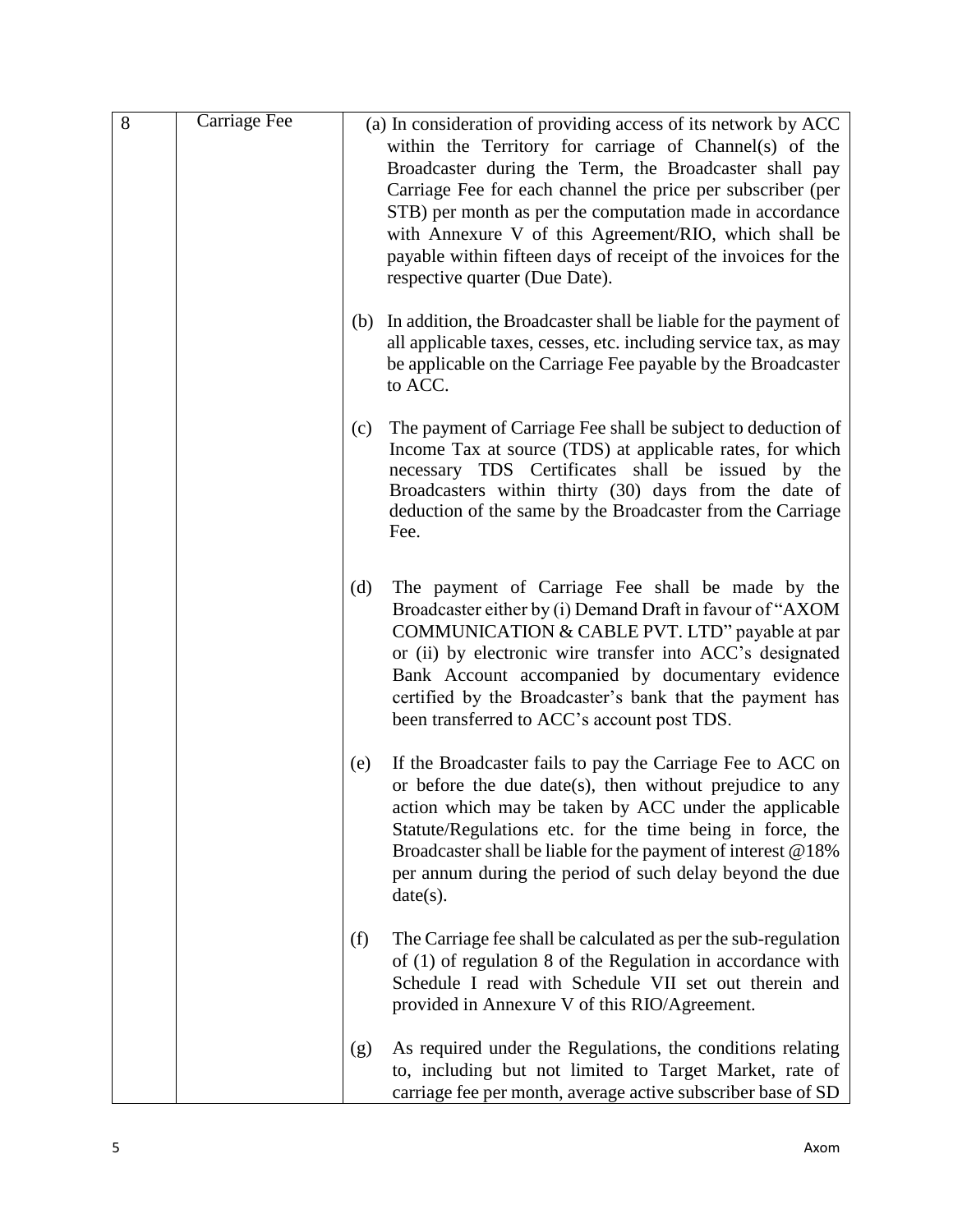|   |                                 | STB and HD STB at the time of publication of this RIO,                                                                                                                                                                                                                                                                                                                                                                                                                                                                                                                                                                                                                                                                                                                                                                                                                                                                                                          |
|---|---------------------------------|-----------------------------------------------------------------------------------------------------------------------------------------------------------------------------------------------------------------------------------------------------------------------------------------------------------------------------------------------------------------------------------------------------------------------------------------------------------------------------------------------------------------------------------------------------------------------------------------------------------------------------------------------------------------------------------------------------------------------------------------------------------------------------------------------------------------------------------------------------------------------------------------------------------------------------------------------------------------|
|   |                                 | Discounts, if any, offered on the rate of carriage fee, manner                                                                                                                                                                                                                                                                                                                                                                                                                                                                                                                                                                                                                                                                                                                                                                                                                                                                                                  |
|   |                                 | of calculation of carriage fee payable to ACC and other                                                                                                                                                                                                                                                                                                                                                                                                                                                                                                                                                                                                                                                                                                                                                                                                                                                                                                         |
|   |                                 | necessary condition shall form part of this RIO/Agreement.                                                                                                                                                                                                                                                                                                                                                                                                                                                                                                                                                                                                                                                                                                                                                                                                                                                                                                      |
| 9 | Representations<br>& Warranties | Broadcaster represents, warrants, declares, undertakes and agrees<br>that it:                                                                                                                                                                                                                                                                                                                                                                                                                                                                                                                                                                                                                                                                                                                                                                                                                                                                                   |
|   |                                 | is the sole, absolute, exclusive and unencumbered legal<br>(a)<br>owner of the Channel(s) which it is exhibiting,<br>broadcasting and retransmitting through the network of<br>ACC within the Territory.                                                                                                                                                                                                                                                                                                                                                                                                                                                                                                                                                                                                                                                                                                                                                        |
|   |                                 | (b) has valid and subsisting rights including copyrights<br>contained in the content that Broadcaster(s) shall broadcast,<br>exhibit and retransmit through the network of ACC from<br>time to time.                                                                                                                                                                                                                                                                                                                                                                                                                                                                                                                                                                                                                                                                                                                                                            |
|   |                                 | the exercise of rights accruing though the Channel(s) which<br>(c)<br>Broadcaster is exhibiting and/or retransmitting through the<br>network of ACC, shall not in any way constitute any<br>infringement of the intellectual property rights, copyright,<br>trademark, moral right or other proprietary right or interest<br>or any other rights of any third party, nor shall it be<br>defamatory, contempt or breach of any provision of the<br>statute, or hurt sentiments of any religious groups or the<br>declared policy of the State. In the event of unforeseen<br>circumstances, Broadcaster<br>shall immediately<br>and<br>promptly respond and do all that which may be necessary<br>to resolve the issue in addition to indemnifying ACC as to<br>the same and hold ACC indemnified and harmless against<br>all claims, damages, costs and expenses including but not<br>limited to attorney's fees arising out of any breach of the<br>foregoing. |
|   |                                 | (d) Broadcaster hereby undertakes that if, upon issuance of a<br>public notice by the Broadcaster in respect of the<br>Channel(s) which Broadcaster is exhibiting and/or<br>transmitting in the network of ACC or otherwise, any<br>objections and/or claims are raised by any third party,<br>Broadcaster shall at its sole responsibility and liability, as<br>to costs and consequences, remove such objections and/or<br>defend such claims in addition to indemnifying ACC<br>against any claims, loss, damage costs or expenses<br>including but not limited to attorney fees arising out of such<br>objection and/or claim.                                                                                                                                                                                                                                                                                                                              |
|   |                                 | (e) Broadcaster has complete authority to deal with/in relation<br>to exhibition, transmission and broadcast of the Channel(s)                                                                                                                                                                                                                                                                                                                                                                                                                                                                                                                                                                                                                                                                                                                                                                                                                                  |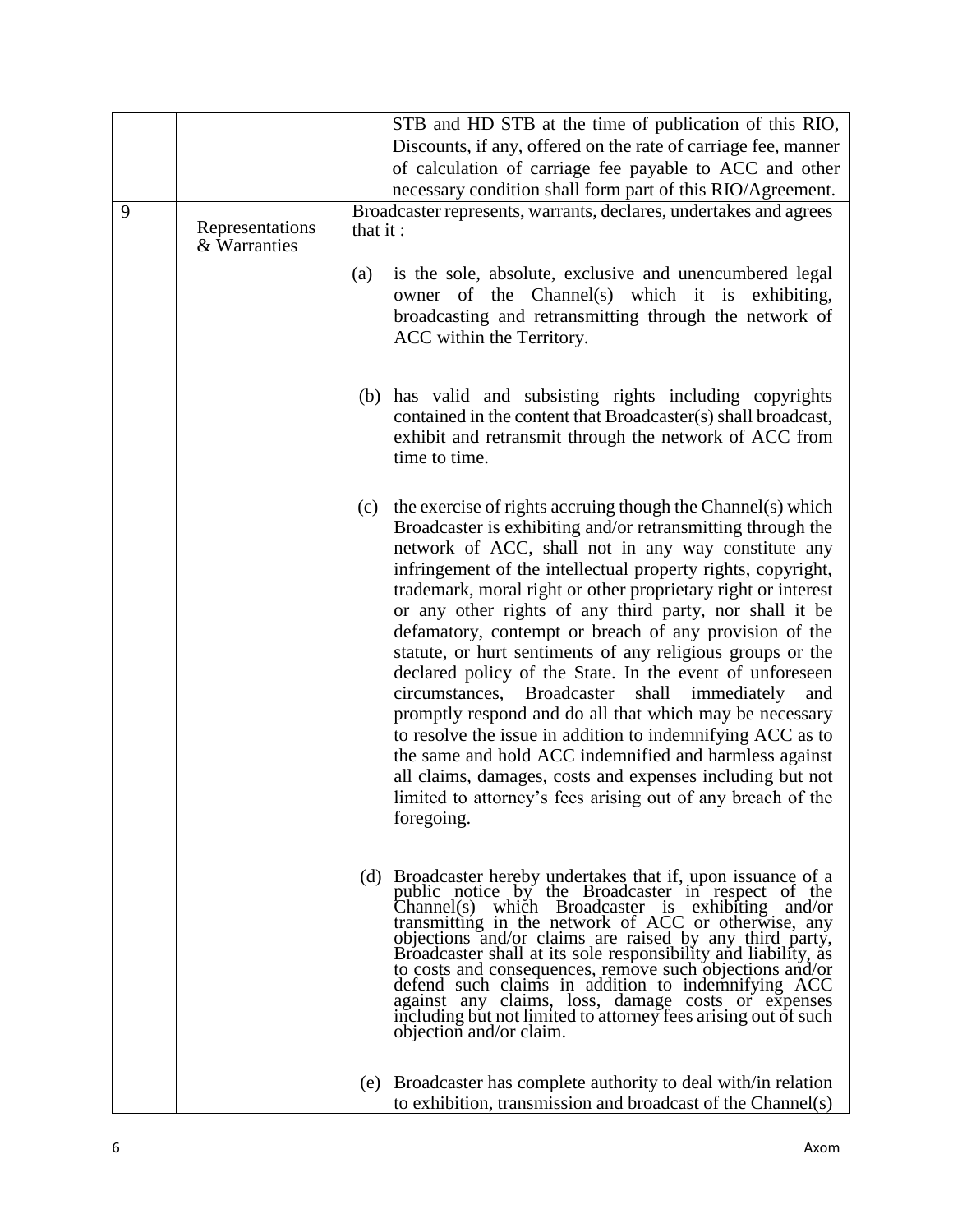|   |             |     | and there is no present or prospective claim, proceeding or<br>litigation in respect of the Channel(s) which may in any<br>manner impair, limit, inhibit, diminish or infringe upon any<br>or all of the rights of the content that Broadcaster exhibits,<br>transmits and broadcasts and distributes through ACC's<br>network.                                                                                                                                                                                     |
|---|-------------|-----|---------------------------------------------------------------------------------------------------------------------------------------------------------------------------------------------------------------------------------------------------------------------------------------------------------------------------------------------------------------------------------------------------------------------------------------------------------------------------------------------------------------------|
|   |             | (f) | Without prejudice to Indemnity Clause as mentioned herein,<br>Broadcaster shall also indemnify ACC in case of any breach<br>of these RIO/Agreement, for any loss, harm, injury, damage<br>that may/shall be caused to ACC due to any act, omission,<br>commission by Broadcaster.                                                                                                                                                                                                                                   |
| 9 | Termination | (a) | In the event of default in the payment of Carriage Fee by the<br>Broadcaster by the due date, ACC shall issue notice to the<br>Broadcaster requesting it to make payment of outstanding<br>Carriage Fee within a period of three (3) days of such notice<br>and in case Broadcaster fails to make payment of<br>outstanding Carriage Fee within such notice period, ACC<br>shall have right to forthwith terminate this RIO/Agreement,<br>which shall be without prejudice to any other rights<br>available to ACC. |
|   |             | (b) | In the event Broadcaster chooses not to broadcast its<br>Channel(s) and notifies ACC of its intention by giving two<br>(2) months notice in advance.                                                                                                                                                                                                                                                                                                                                                                |
|   |             |     | (c) In the event ACC chooses not to carry on its present business<br>activity pertaining to distribution of TV Channels as Multi<br>System Operator (MSO).                                                                                                                                                                                                                                                                                                                                                          |
|   |             | (d) | By either of the Parties hereto ("Non-Defaulting Party") in<br>the event of breach of any of the covenants or terms of this<br>Agreement by the other Party ("Defaulting Party") provided<br>that the Non-Defaulting Party shall give a notice of three (3)<br>weeks to the Defaulting Party intimating it about the<br>default(s) committed by it and the Defaulting Party fails to<br>cure such defaults/breach within such notice period.                                                                        |
|   |             | e)  | By either of the Parties hereto, in the event force majeure<br>conditions subject to compliance of Clause 12 hereof.                                                                                                                                                                                                                                                                                                                                                                                                |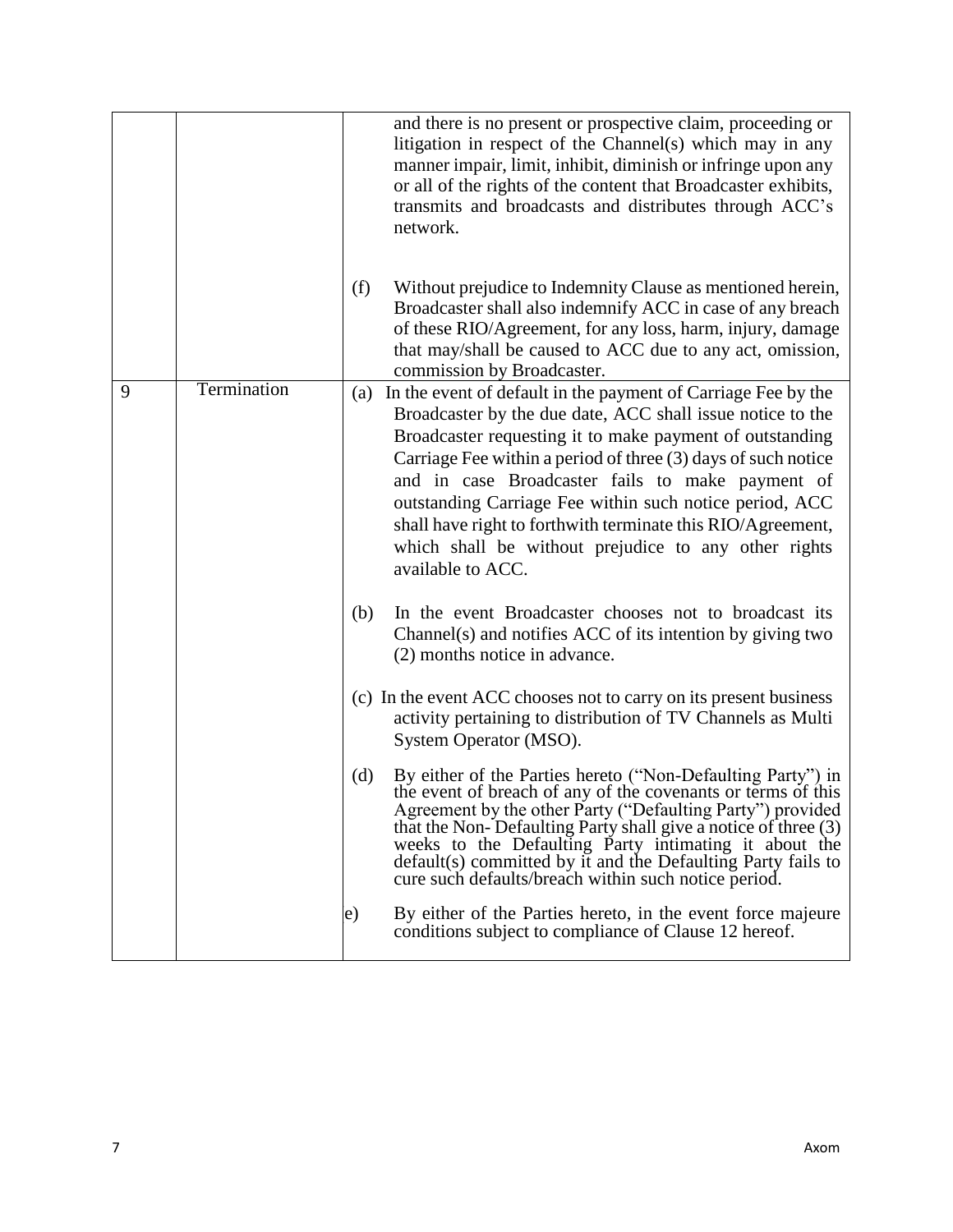| 10 | Consequences of<br>termination |                                                                                                                                                                                                                                                                                                                                                                                                                                                                                                                                                                                                                                                                                                                                                                                                                                                                                                                                                                                                                                                                                                                                              |
|----|--------------------------------|----------------------------------------------------------------------------------------------------------------------------------------------------------------------------------------------------------------------------------------------------------------------------------------------------------------------------------------------------------------------------------------------------------------------------------------------------------------------------------------------------------------------------------------------------------------------------------------------------------------------------------------------------------------------------------------------------------------------------------------------------------------------------------------------------------------------------------------------------------------------------------------------------------------------------------------------------------------------------------------------------------------------------------------------------------------------------------------------------------------------------------------------|
|    |                                | Upon the expiry or termination of this Agreement/RIO, except as<br>provided hereunder or by the operation of law or otherwise,                                                                                                                                                                                                                                                                                                                                                                                                                                                                                                                                                                                                                                                                                                                                                                                                                                                                                                                                                                                                               |
|    |                                | (a) all rights granted to and obligations undertaken by, the parties<br>hereunder shall terminate immediately except obligations of<br>Broadcaster to forthwith pay the Carriage Fee, including<br>interest if any thereon, which are due and payable by the<br>Broadcaster till the date of expiry or termination of this<br>Agreement.                                                                                                                                                                                                                                                                                                                                                                                                                                                                                                                                                                                                                                                                                                                                                                                                     |
|    |                                | (b) It is clarified herein that the termination of this Agreement<br>shall not relieve any Party of any obligation or liability accrued<br>prior to the date of termination and/or such clause which by its<br>very nature extends or applies to the Parties even after<br>Termination                                                                                                                                                                                                                                                                                                                                                                                                                                                                                                                                                                                                                                                                                                                                                                                                                                                       |
| 11 | <b>Trade Marks</b>             | The Broadcaster hereby grants to ACC a non-exclusive<br>license to use, the Trade Marks/Logos during the term of<br>this Agreement/RIO.                                                                                                                                                                                                                                                                                                                                                                                                                                                                                                                                                                                                                                                                                                                                                                                                                                                                                                                                                                                                      |
| 12 | <b>Force Majeure</b>           | Failure on the part of the either party to perform any of its<br>obligations and the non provision of the access of its network<br>by ACC for carriage of Broadcaster's Channel(s), shall not<br>entitle the other party to raise any claim against the either party<br>or be a breach hereunder to the extent that such failure arises<br>from an event of force Majeure. Force Majeure will include any<br>war, civil commotion, governmental action, accident, epidemic<br>or any other event of any nature or kind whatsoever beyond the<br>control of the either Party. It is agreed between the Parties that<br>lack of funds shall not in any event constitute or be considered<br>an event of force Majeure. If the condition of Force Majeure<br>shall continue for a period exceeding forty five (45) days, then<br>the Parties shall meet to decide upon the future performance of<br>the Agreement. If the Parties are unable to agree upon a plan for<br>future performance then the Agreement shall be terminated<br>upon notice of either<br>party to the other, after the expiry of three (3) weeks from the<br>date notice. |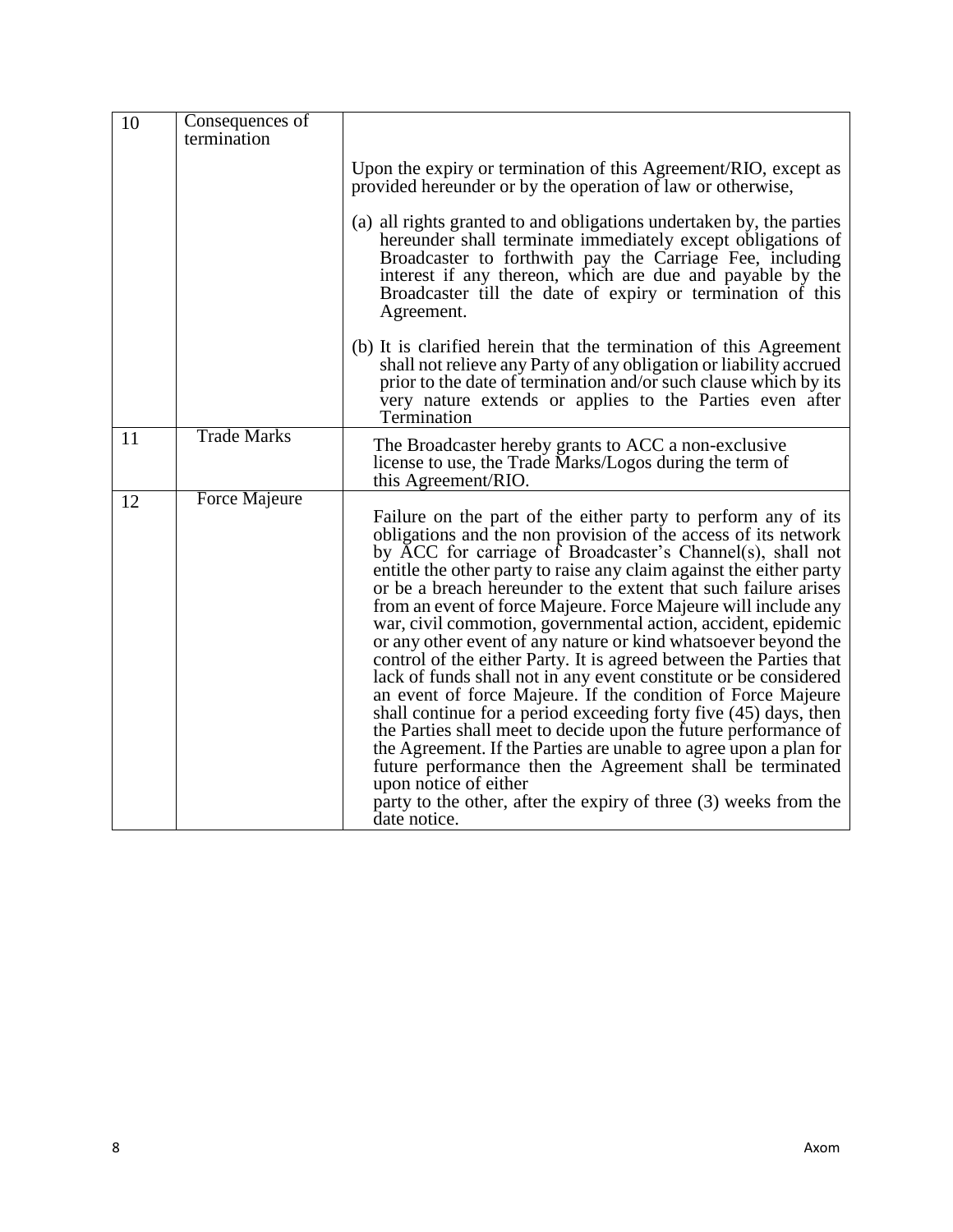| 13 | Applicable Law   |                                                                                                                                 |
|----|------------------|---------------------------------------------------------------------------------------------------------------------------------|
|    | and Jurisdiction |                                                                                                                                 |
|    |                  | (a) This Agreement shall be exclusively governed by the laws of<br>India.                                                       |
|    |                  |                                                                                                                                 |
|    |                  | It is clearly understood and agreed that the provisions of the<br>(b)                                                           |
|    |                  | TRAI Act & Regulations made there under, from time to                                                                           |
|    |                  | time, and any regulation / policy laid down by Ministry of                                                                      |
|    |                  | Information and Broadcasting, India from time to time shall                                                                     |
|    |                  | be completely applicable to the present Agreement and none                                                                      |
|    |                  | of the clauses contained herein shall be interpreted in a                                                                       |
|    |                  | manner as may be in derogation of the said provisions and                                                                       |
|    |                  |                                                                                                                                 |
|    |                  | Regulations                                                                                                                     |
|    |                  | The Parties acknowledge that TDSAT shall have exclusive<br>(c)                                                                  |
|    |                  | jurisdiction in respect of any dispute between the Parties                                                                      |
|    |                  | arising in connection with this Agreement (subject to any                                                                       |
|    |                  | appellate relief that may be sought in any court of competent                                                                   |
|    |                  | jurisdiction in Delhi). In the event any claims fall outside the<br>jurisdiction of TDSAT, they may be referred to any court of |
|    |                  | competent jurisdiction in Delhi                                                                                                 |
| 14 | Miscellaneous:   | This Agreement constitutes the entire arrangement/understanding                                                                 |
|    |                  | between the parties with respect to the subject matter hereof and                                                               |
|    |                  | supersedes<br>all prior<br>and contemporaneous<br>agreements,                                                                   |
|    |                  | understanding, arrangement or communications and (this                                                                          |
|    |                  | Agreement) shall not be modified except with mutual consent of                                                                  |
|    |                  | both the parties in writing. No waiver of any breach of any                                                                     |
|    |                  | provision of this Agreement shall constitute a waiver of any prior,                                                             |
|    |                  | concurrent or subsequent breach of the same or any other                                                                        |
|    |                  | provisions hereof, and no waiver shall be effective unless made in                                                              |
|    |                  | writing and signed by the waiving party. Neither this Agreement,                                                                |
|    |                  | nor any terms and conditions contained herein, shall be construed                                                               |
|    |                  | as creating a partnership, joint venture, agency relationship or as                                                             |
|    |                  | granting a franchise. In case any provision of this Agreement                                                                   |
|    |                  | becomes invalid or unenforceable shall be deemed to be                                                                          |
|    |                  | ineffective to the extent of such invalidity or unenforceability,                                                               |
|    |                  | without affecting in any way the validity, legality and                                                                         |
|    |                  | enforceability of the remaining provisions hereof. Either party                                                                 |
|    |                  | shall not assign this Agreement to any party without the prior                                                                  |
|    |                  | written consent of other Party. Both the parties shall keep the                                                                 |
|    |                  | terms of this Agreement confidential. If any provision of this                                                                  |
|    |                  | Agreement becomes invalid or unenforceable, in whole or in part,                                                                |
|    |                  | the validity of the remainder of this Agreement shall not be affected                                                           |
|    |                  | thereby; and the Parties shall agree to a valid substitute provision                                                            |
|    |                  | which corresponds in its economic effect as closely as legally                                                                  |
|    |                  | possible to the invalid or unenforceable provision which it                                                                     |
|    |                  | replaces.                                                                                                                       |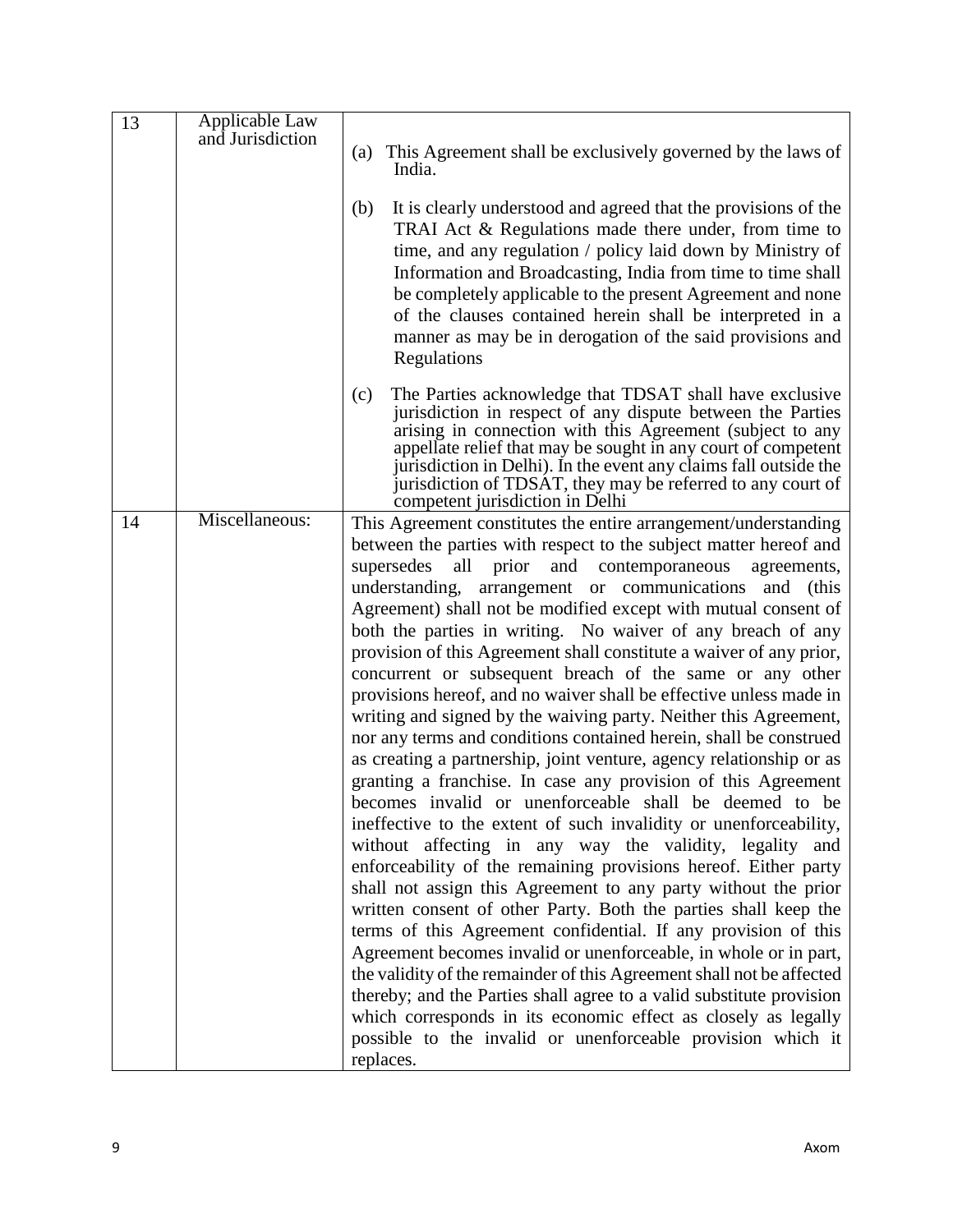#### **ANNEXURE - I**

#### **DEFINITIONS**

- (a) "**Addressable System**" means an electronic device (which includes hardware and its associated software) or more than one electronic device put in an integrated system through which signals of cable television network can be sent in encrypted form, which can be decoded by the device or devices, having an activated conditional access system at the premises of the subscriber within the limits of authorization made, through the Conditional Access System and the subscriber management system, on the explicit choice and request of such subscriber, by ACC.
- (b) **"A-la-carte rate"** means the rate at which a standalone individual channel being offered to the Distributor of TV channels or to the subscriber, as the case may be;
- (c) "**Applicable Laws**" means laws enacted in the territory of India including the regulations, directions, notifications or orders, including amendment thereto, enacted or issued by any constitutional , legislative , judicial, quasit judicial or administrative authority including the Telecom Regulatory Authority of India (TRAI) and the Ministry of Information & Broadcasting of India (MIB)
- (d) **"Areas"** means such areas within DAS notified areas as mentioned in Annexure II of this RIO in respect of which a request has been made by the Broadcaster for carriage of its channels through the Cable Television Network of ACC and /or through its affiliated cable networks.
- (e) "**Average Active Subscriber Base"** means the number of set top boxes arrived at by averaging the active set top boxes in the manner specified in Schedule VII of the Regulation.
- (f) **"Broadcaster"** means a person or a group of persons, or body corporate, or any organization or body providing programming services and includes his or its authorized distribution agencies.
- (g) **"Channel(s)"** means the standard definition (SD) channel(s) or the high Definition (HD) channels of the Broadcaster duly registered and permitted by the Ministry of Information and Broadcasting under the Up linking and Down linking guidelines and in respect of which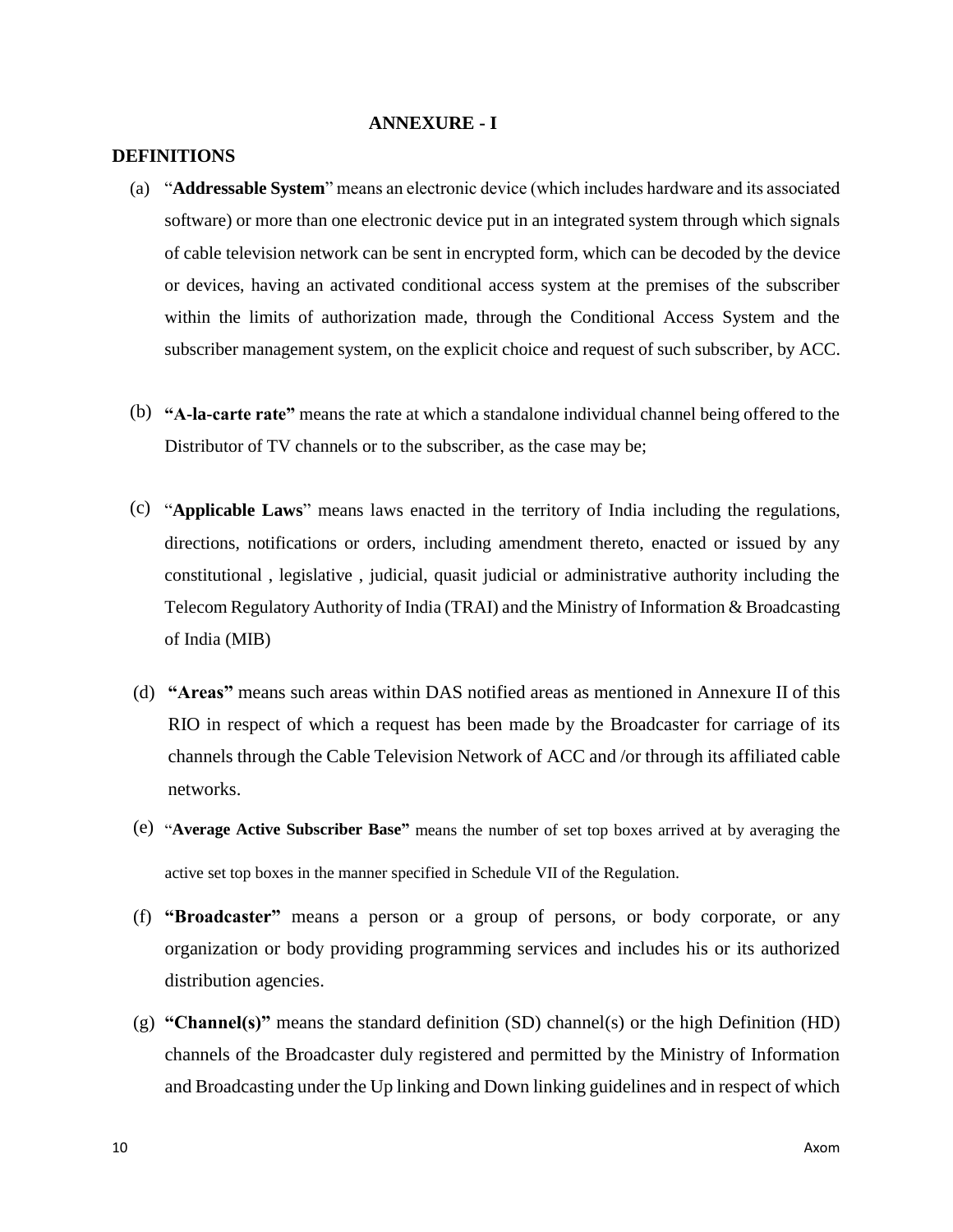a request has been made by the Broadcaster for carriage of the same through the Cable Television Network of ACC which are mentioned in Annexure III of this RIO.

- (h) "**DAS notified Areas"** means the areas where in terms of notifications issued by the Central Government under sub-section (1) of section 4A of the Cable Television Networks (Regulation) Act, 1995 (7 of 1995) as amended, it is obligatory for every cable operator to transmit or retransmit programs of any channel in an encrypted form through a digital Addressable System;
- (i) **"Intellectual Property Rights"** means all intellectual property rights owned and licensed, to be owned and licensed by the Broadcaster and/or the Channel(s) owners including but not limited to any patent, copyright, trademark or any mark, any right in the nature of the aforementioned rights, trade secrets, rights of attribution, integrity and similarly afforded "moral rights," rights in unpatented know-how, inventions and technology, and any other intellectual or proprietary rights of any nature whatsoever in any part of the world,
- (j) **"Network"** means any system consisting of a set of closed transmission paths and associated signal generation, control and distribution equipment, designed to provide cable service for reception by multiple subscribers;
- (k) **"Notice"** means a written communication by one Party to the other Party or Parties, as the case may be, issued pursuant hereunder that is properly addressed to the Notice Address of the other Party and hand delivered, delivered by courier or pre-paid registered postage.
- (l) **"RIO" or "Agreement" or "This Agreement"** means this Reference Interconnection Offer together with its Annexures as may be amended from time to time.
- (m) **"SPE" or "Subscriber Premises Equipment"** shall be deemed to include Set Top Box (STB), Viewing Card and other tools and equipments/device(s) installed/to be installed at the Subscriber's Premises in order to receive and/or decode the Channel(s), purchased/procured by the Subscriber, which are compatible with technology employed by ACC for Cable Service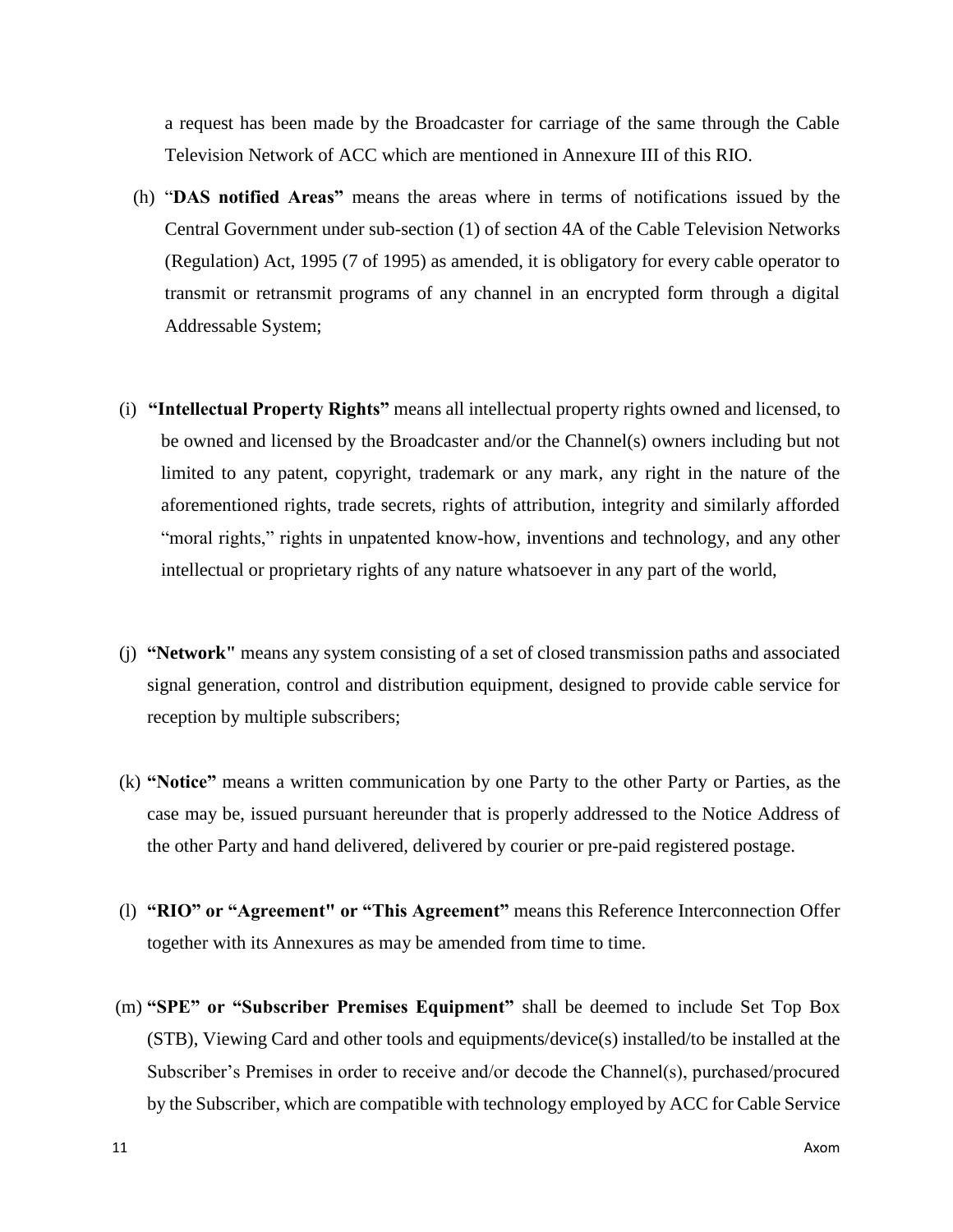in DAS notified areas. It is understood that each Set Top Box will be installed with one television set only.

- (m) **'Set Top Box" (STB)** means a device, which is connected to, or is part of a television and which allows a subscriber to receive in unencrypted and descrambled from subscribed channels through an addressable system.
- (n)**"Subscriber"** means any person (including individual or any other legal entity ) or entity including Hotels, restaurants, clubs, institutions etc. which has officially subscribed to the Cable TV Service in accordance the Subscription form duly filled by it and is contractually bound by the Subscriber Terms and Conditions ("T&C") and does not include any third party using/seeking to use the Service for further distribution, re-sale or commercial purpose.

For the purpose of calculation of carriage fee, subscriber means each STB in the Areas that receives signals of various channels from ACC's Cable Television Network as per its Subscriber Management System (SMS).

**Note:** The words/terms not specifically defined herein above shall have the same meaning as ascribed to them in The TRAI Act, Cable Television Networks Act, 1995 and Telecommunication (Broadcasting and Cable Services) Interconnection (Digital Addressable Cable Television Systems) Regulations, 2017 as amended from time to time.

#### **Annexure – II**

| Agreed areas   |  |
|----------------|--|
| Target Markets |  |

#### **Annexure III**

| Agreed channels |  |
|-----------------|--|
|                 |  |
|                 |  |
|                 |  |

#### **Annexure – IV (Technical Parameters)**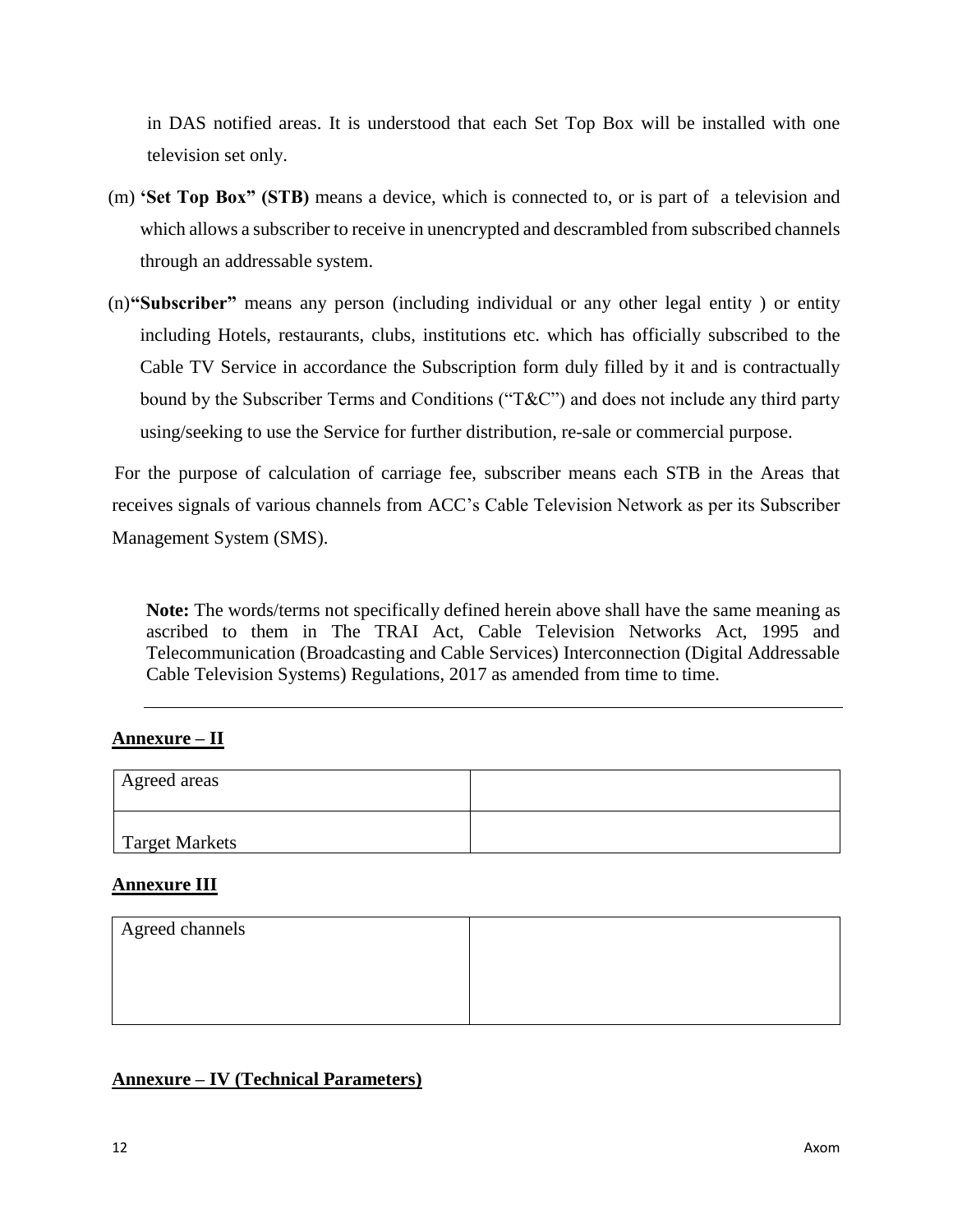| Description             | Details |
|-------------------------|---------|
|                         |         |
| <b>IRD/CAM/ PIRD</b>    |         |
| Output type             |         |
| Convertors, if any      |         |
| Down linking parameters |         |

### **Annexure – V CARRIAGE FEE COMPUTATION for SD Channels**

| If<br>Average |  |        | Active   Carriage fee   ACC offer Rate* | Carriage fee SD            |
|---------------|--|--------|-----------------------------------------|----------------------------|
| Subs          |  | (in %) | (in Rupee)                              | in Rupee (Target Markets   |
| Base          |  |        |                                         | Active                     |
|               |  |        |                                         | Subscriber Base X Carriage |
|               |  |        |                                         | Rate)                      |
|               |  |        |                                         |                            |
| $< 5\%$       |  | 100%   | 0.2                                     |                            |
| $5\% < 10\%$  |  | 75%    | 0.2                                     |                            |
| $10\% < 15\%$ |  | 50%    | 0.2                                     |                            |
| $15\% < 20\%$ |  | 25%    | 0.2                                     |                            |
| $>=20%$       |  | 0%     | 0.2                                     |                            |

# **CARRIAGE FEE COMPUTATION for HD Channels**

| If<br>Active  <br>Average | Carriage fee | <b>ACC</b> offer Rate | Carriage fee SD            |
|---------------------------|--------------|-----------------------|----------------------------|
| Subs                      | (in %)       | $(in Runee)*$         | in Rupee (Target Markets   |
| <b>Base</b>               |              |                       | Active                     |
|                           |              |                       | Subscriber Base X Carriage |
|                           |              |                       | Rate)                      |
|                           |              |                       |                            |
| $< 5\%$                   | 100%         | 0.4                   |                            |
| $5\% < 10\%$              | 75%          | 0.4                   |                            |
| $10\% < 15\%$             | 50%          | 0.4                   |                            |
| $15\% < 20\%$             | 25%          | 0.4                   |                            |
| $>=20%$                   | 0%           | 0.4                   |                            |

\*The above rates are subject to change as per notification of TRAI

Contact details of the designated person/s designated for receiving interconnect requests from broadcasters and grievance redressal thereof :

- 1. Name : Mr. Avik Ghosh
- 2. Telephone numbers: 7086086087
- 3. E-mail address: [avik.ghosh@siti.esselgroup.com](mailto:avik.ghosh@siti.esselgroup.com)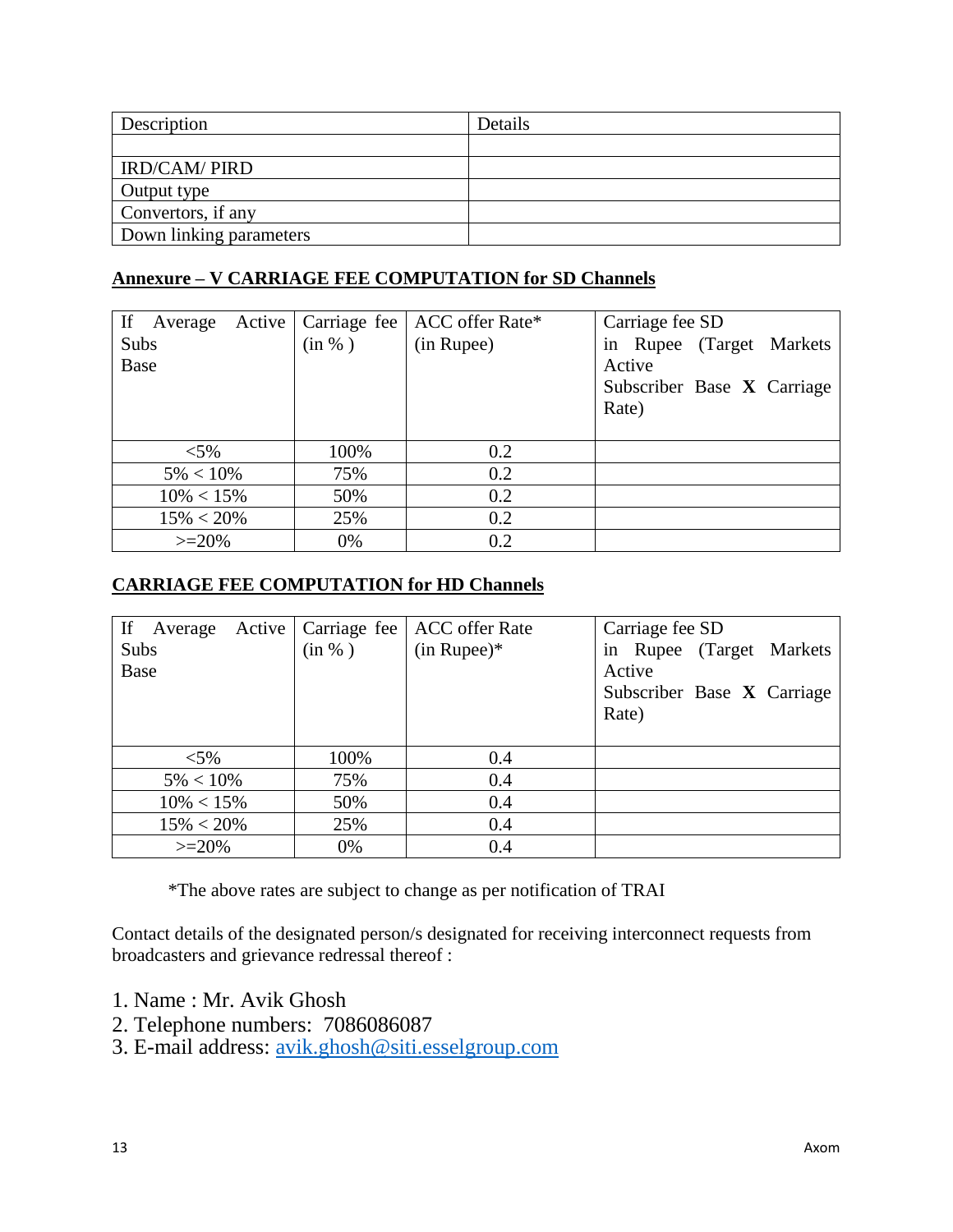# **Application Form to access the network for distribution of Television Channel**

- 1. Name of the broadcaster:
- 2. The names of CEO/MD of the broadcaster:
- 3. Registered Office address:
- 4. Address for communication:
- 5. Name of the contact person/ Authorized Representative:
- 6. Telephone:
- 7. Email address:
- 8. Name of channel for which request for distribution has been made:

9. Copy of permission letter issued by the ministry of information and broadcasting for

downlinking of the channels mentioned above in India:

- 10. Nature of channel (pay or free- to- air)
- 11. Genre of channel:
- 12. Language(s) of channel: